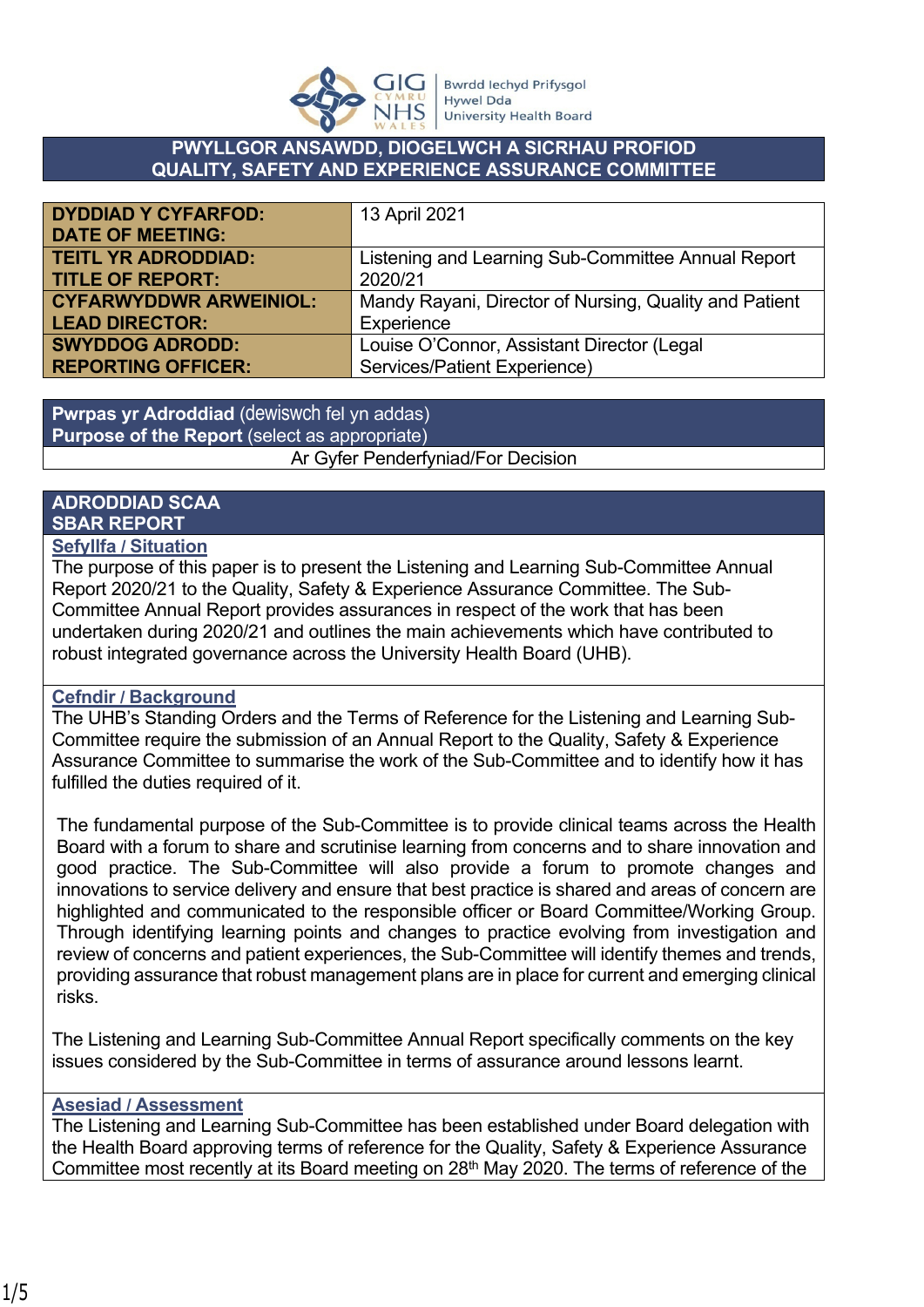Listening and Learning Sub-Committee were approved at its inaugural meeting on 3<sup>rd</sup> June 2020.

These terms of reference clearly detail the Sub-Committee's purpose to provide assurance to the Quality, Safety & Experience Assurance Committee around the organisation's management of learning from events from significant events, and identification and escalation of risk.

In discharging this role, the Sub-Committee is required to oversee and monitor the Concerns Management and Learning from Events agenda for the Quality, Safety & Experience Assurance Committee in respect of its provision of advice to the Board, and ensure implementation of the agenda against the following areas of responsibility:

- Learning from the investigation of concerns (incidents, complaints and claims, health and safety incidents) is shared with, and communicated with, clinical teams across the Health Board.
- Patient experience informs the evaluation of known or emerging concerns or challenges with clinical services, and solutions to improve the quality and safety of the services provided by the Health Board.
- Provide a safe and open forum for peer review and support for the investigation processes, and recommendations or learning arising from this work.
- Identify themes and trends from feedback, external reviews, and through other patient experience mechanisms such as surveys and patient stories.
- Request 'deep dive' reviews into any areas of concern highlighted by the review of emerging themes/trends. Escalate any immediate areas of concern to the relevant Group/Committee or senior staff, as appropriate.
- Consider actions that have been, or are proposed to be, implemented following investigations into concerns and consider where actions can be shared with other services to ensure that best practice and improvements to the quality and safety of patients and learning is disseminated across the Health Board.

The Listening and Learning Sub-Committee Annual Report 2020/21 is intended to outline how the Sub-Committee has complied with the duties delegated by the Quality, Safety & Experience Assurance Committee through the terms of reference set, and to identify key actions that have been taken to address issues within the Sub-Committee's remit.

# **Constitution**

From the terms of reference approved in June 2020, the membership of the Sub-Committee was agreed as the following:

- Health Board Chair (Chair)
- Independent Member (Vice Chair)
- Independent Member
- Deputy Medical Director (Acute Services)
- Associate Medical Director (Primary Care and Community)
- Associate Medical Director (Quality and Safety)
- Assistant Director (Legal Services/Patient Experience) (Lead Officer)
- Assistant Director of Nursing (Quality Improvement/Service Transformation)
- Assistant Director of Nursing (Operational Nursing and Quality Acute Services)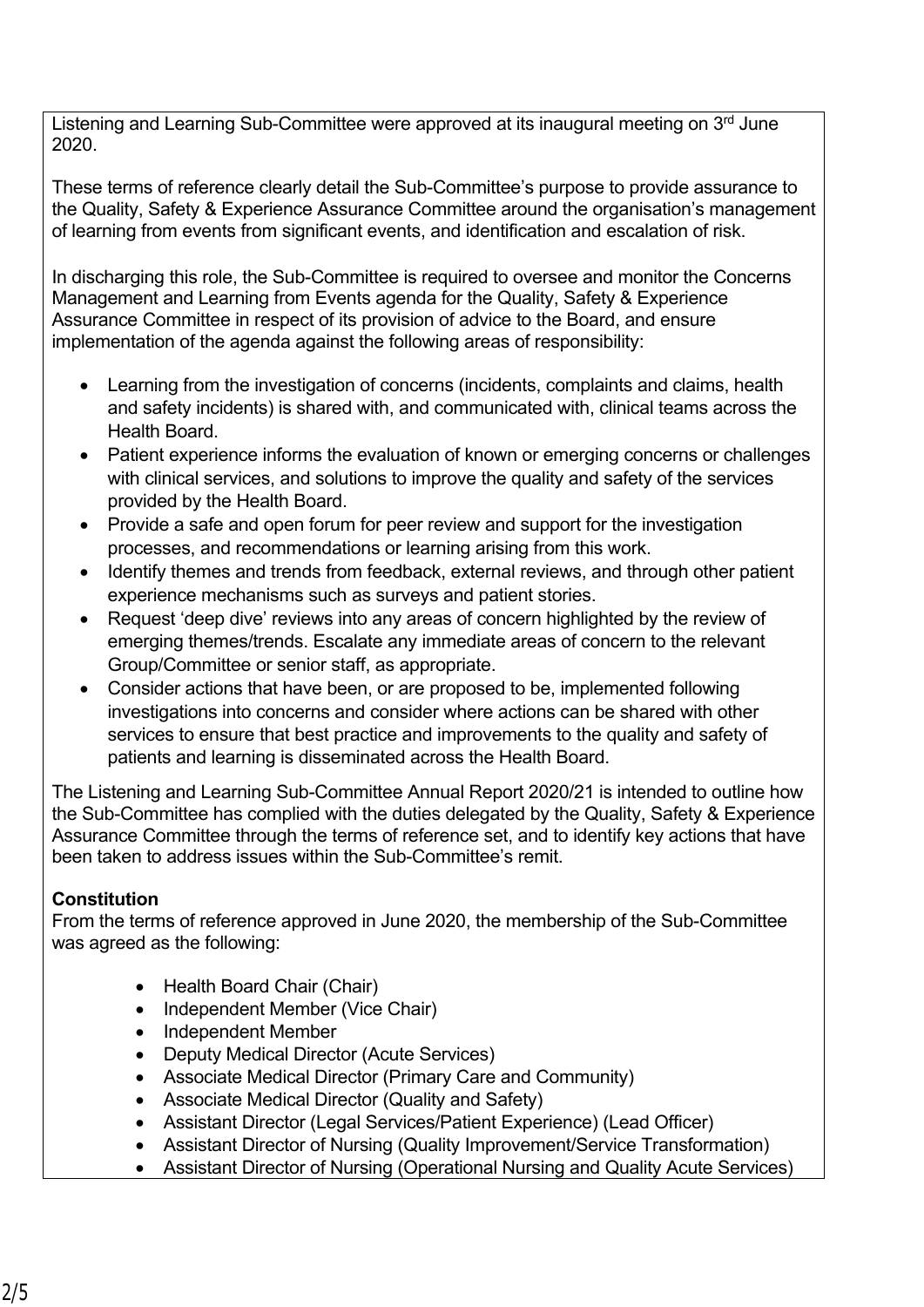- Clinical Director, Therapies
- Assistant Director of Therapies and Health Science
- Senior Member Triumvirate Team Mental Health and Learning Disabilities
- Head of Quality and Governance
- Concerns Manager
- Head of Legal Services/Solicitor
- Patient Experience Manager
- Head of Health, Safety and Security
- Ombudsman Liaison Manager
- Risk and Assurance representative
- Service representatives invited according to agenda

## **Meetings**

Since its inception in June 2020, with the exception of September 2020 and January 2021 meetings which were cancelled due to pressures associated with the pandemic, Sub-Committee meetings have been held on a monthly basis and all were quorate as follows: ,

- 3rd June 2020
- $\bullet$  1<sup>st</sup> July 2020
- $\bullet$  5<sup>th</sup> August 2020
- 7<sup>th</sup> October 2020
- 4<sup>th</sup> November 2020
- 2<sup>nd</sup> December 2020
- 3<sup>rd</sup> February 2021
- $\bullet$  3<sup>rd</sup> March 2021

As the Listening and Learning Sub-Committee is directly accountable to the Quality, Safety & Experience Assurance Committee for its performance, assurance has been provided to the Committee through a formal written update report following each meeting, which is received at the subsequent Committee meeting.

# **Sub-Committee Terms of Reference and Principal Duties**

In discharging its duties, the Listening and Learning Sub-Committee has undertaken work during 2020/21 against the following areas of responsibility in relation to its terms of reference:

## **Forum to scrutinise and share learning across the Health Board**

During 2020/21, the Sub-Committee has reviewed over 40 cases across the spectrum of complaints, redress, patient experience, claims, serious incidents and external reports including Healthcare Inspectorate Wales (HIW) and Public Services Ombudsman reports. Ombudsman report reviews include public interest reports against other Health Boards for consideration of the learning from other public bodies.

## **Promote changes, innovations and share best practice**

The Sub-Committee has identified a number of common themes following review of the cases, which have resulted in deep dives/quality improvement initiatives being initiated to address the learning in these areas. Themes include:

- Avoidable Inpatient Falls
- Delays/Missed Diagnosis due to failure to act on test results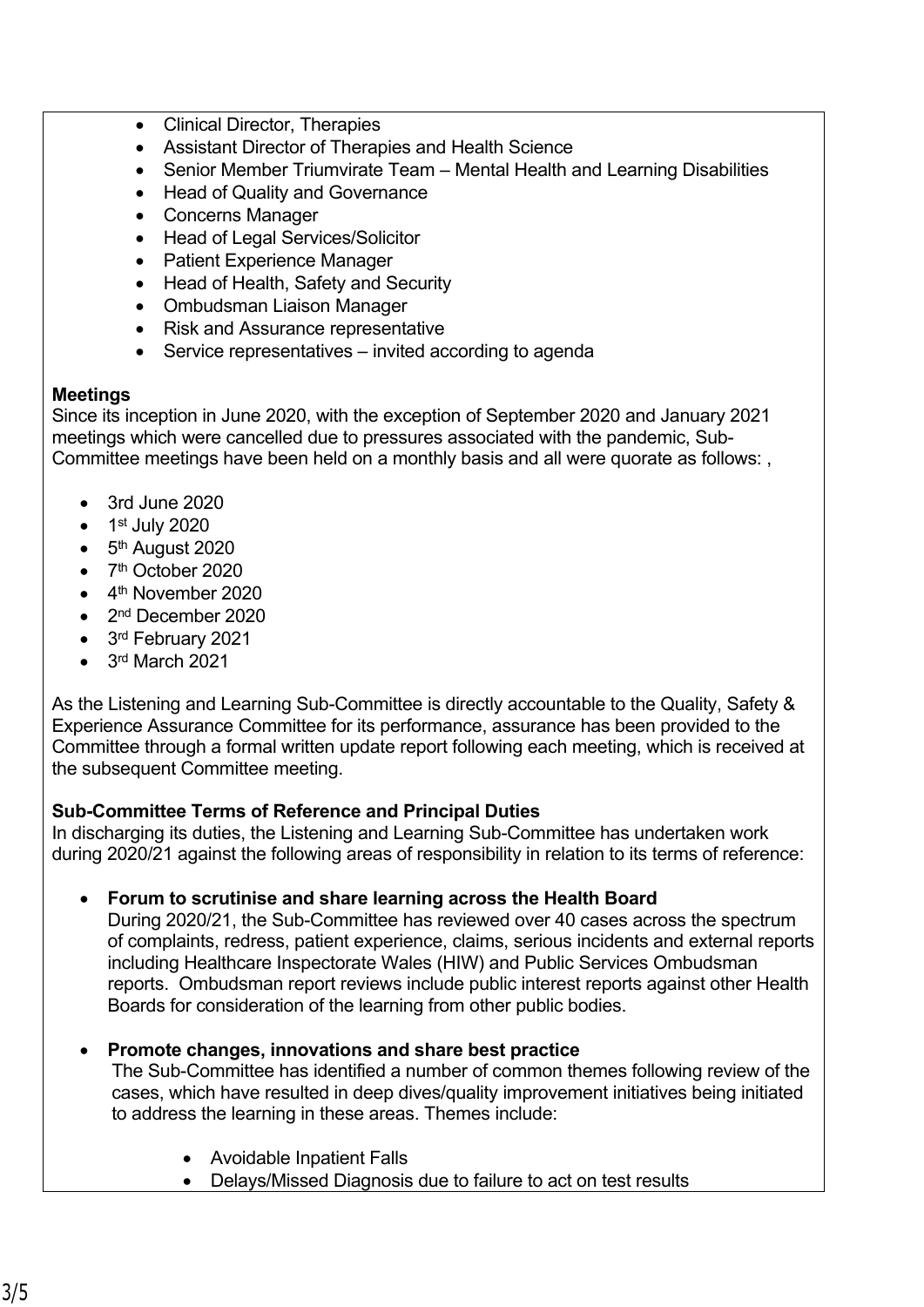- Missed Fractures
- Review and audit of the World Health Organisation (WHO) surgical checklist
- Referral process and management of patients requiring specialist services
- Process for the management of patients presenting with Head and Neck Pain to the Emergency Department

Findings from external reviews on patient experience have been shared to inform best practice and national publications on themes and trends across Wales, including those from the Welsh Risk Pool and Legal and Risk Services.

Any issues requiring escalation have also been referred to the appropriate Lead Officer, Sub-Committee, or Committee. However, this is an area that will require further strengthening as the Sub-Committee develops during the next financial year to ensure that the relevant Group or Committee is engaged in the review and assurance process.

### **Key Risks and Issues/Matters of Concern**

During 2020/21, the following key risks and issues/matters of concern were raised at the Quality, Safety & Experience Assurance Committee:

- Record keeping and records management concerns were raised in relation to the quality of the clinical entries and standard of documentation; security of the record (part or whole of the record was missing); and standard of the filing and maintenance of the record.
- Avoidable inpatient falls was a consistent theme across the concerns agenda, with the standard of risk assessment documentation, and lack of preventative measures being taken, identified as the main contributory factors.
- Follow up and action of test results, which had been noted as one of the root causes in concerns resulting in delayed or missed diagnosis. A quality improvement initiative was established to identify solutions.
- Diagnosis and management of fractures had also been identified as a common theme in concerns, which is being taken forward as a quality improvement initiative.

## **Sub-Committee Developments for 2021/22**

The Sub-Committee is currently undertaking a review of the terms of reference and outcomes/successes during its inaugural year.

The Sub-Committee will seek to strengthen the use of patient stories, invite service user/carer attendance at meetings, and further develop the links between staff and patient experience.

The Improving Experience Charter will be implemented during 2021/22. Reporting on the key performance indicators will be incorporated into the patient experience feedback.

The Sub-Committee will consider establishing a working group, which would oversee the triangulation and use of feedback from various sources including engagement, staff experience, carers, and equality and diversity.

### **Argymhelliad / Recommendation**

To endorse the Listening and Learning Sub-Committee Annual Report 2020/21.